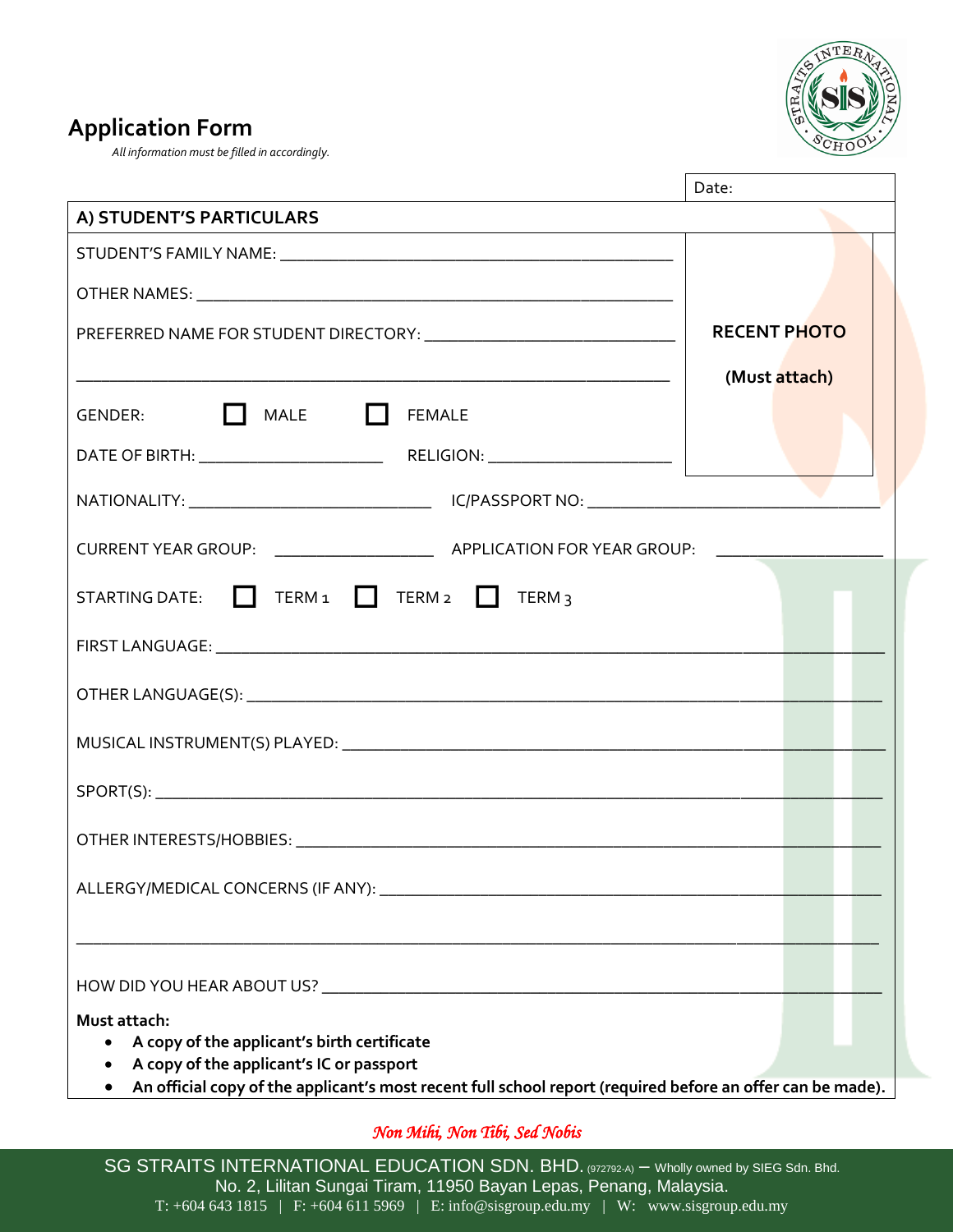

#### **A) ACADEMIC INFORMATION**

NAME OF LAST SCHOOL: \_\_\_\_\_\_\_\_\_\_\_\_\_\_\_\_\_\_\_\_\_\_\_\_\_\_\_\_\_\_\_\_\_\_\_\_\_\_\_\_\_\_\_\_\_\_\_\_\_\_\_\_\_\_\_\_\_\_\_\_\_\_\_\_\_\_\_\_\_\_\_\_\_\_

SCHOOL MAILING ADDRESS: \_\_\_\_\_\_\_\_\_\_\_\_\_\_\_\_\_\_\_\_\_\_\_\_\_\_\_\_\_\_\_\_\_\_\_\_\_\_\_\_\_\_\_\_\_\_\_\_\_\_\_\_\_\_\_\_\_\_\_\_\_\_\_\_\_\_\_\_\_\_\_

PHONE NO.: \_\_\_\_\_\_\_\_\_\_\_\_\_\_\_\_\_\_\_\_\_\_\_\_\_\_\_\_\_\_\_\_ EMAIL ADDRESS: \_\_\_\_\_\_\_\_\_\_\_\_\_\_\_\_\_\_\_\_\_\_\_\_\_\_\_\_\_\_\_\_\_\_\_\_

\_\_\_\_\_\_\_\_\_\_\_\_\_\_\_\_\_\_\_\_\_\_\_\_\_\_\_\_\_\_\_\_\_\_\_\_\_\_\_\_\_\_\_\_\_\_\_\_\_\_\_\_\_\_\_\_\_\_\_\_\_\_\_\_\_\_\_\_\_\_\_\_\_\_\_\_\_\_\_\_\_\_\_\_\_\_\_\_\_\_\_\_\_\_\_\_\_

#### **Please give accurate details as we need to be able to verify your child's education history.**

SCHOOLING HISTORY:

| <b>SCHOOL NAME</b>                        | <b>LOCATION</b>  | DATE & GRADE<br><b>ENROLLED</b> | DATE & GRADE<br>WITHDRAWN | LANGUAGE SPOKEN<br>AT SCHOOL |  |  |
|-------------------------------------------|------------------|---------------------------------|---------------------------|------------------------------|--|--|
| e.g: International School<br>of Singapore | <b>Singapore</b> | Dec 2000/ grade 6               | Dec 2003/ grade 9         | English                      |  |  |
|                                           |                  |                                 |                           |                              |  |  |
|                                           |                  |                                 |                           |                              |  |  |
|                                           |                  |                                 |                           |                              |  |  |

Have you ever been suspended or dismissed from a school or academic, disciplinary or other reasons?

| $\Box$ Yes | N <sub>o</sub> | If yes, please provide details:                                                             |
|------------|----------------|---------------------------------------------------------------------------------------------|
|            |                |                                                                                             |
|            |                |                                                                                             |
|            |                |                                                                                             |
|            |                | Has your child ever received learning support, such as special educational needs provision? |
| $\Box$ Yes | No.            | If yes, please provide medical or progress report as appropriate:                           |
|            |                |                                                                                             |

#### *Non Mihi, Non Tibi, Sed Nobis*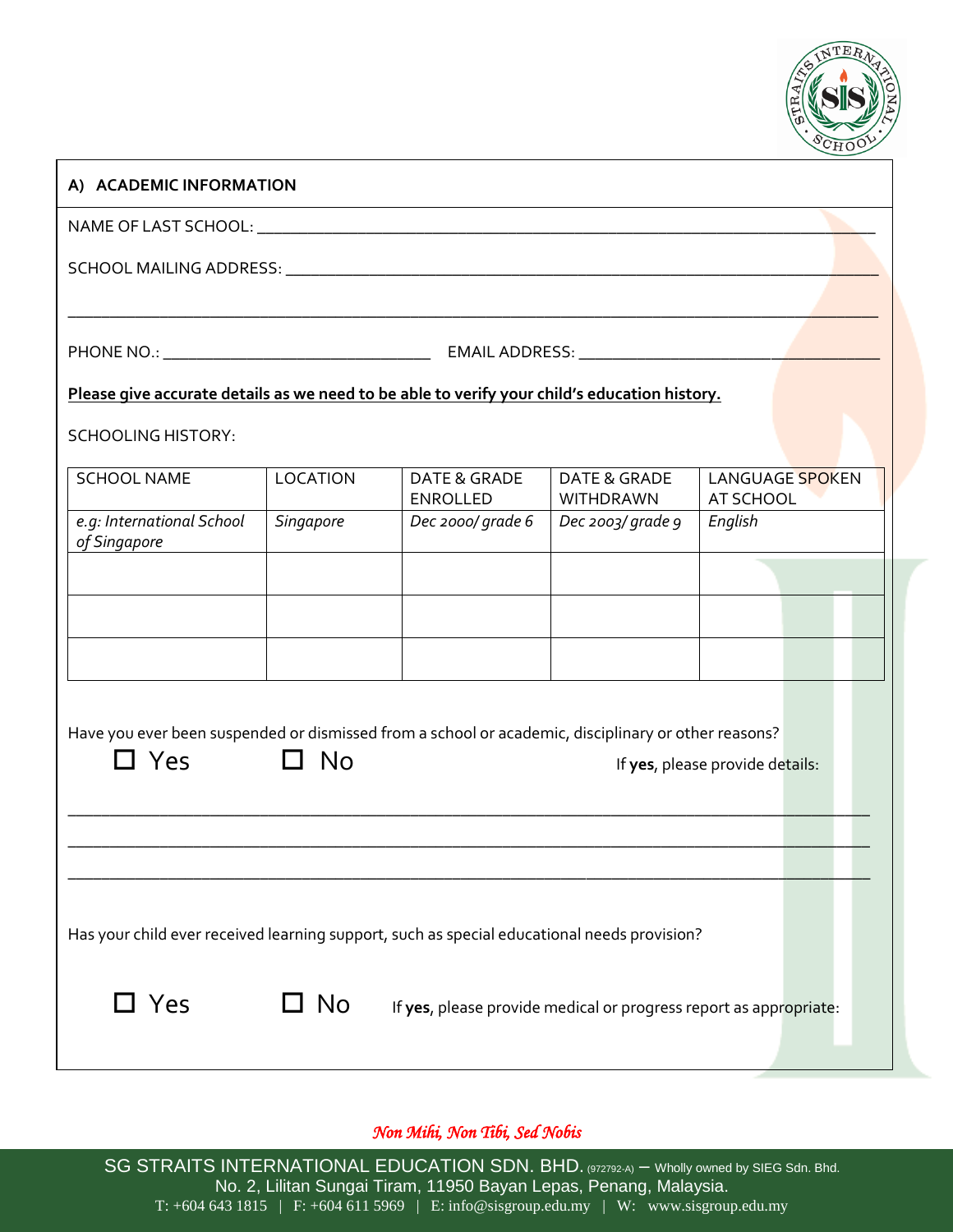

# **B) FAMILY INFORMATION** HOME ADDRESS: HOME PHONE: MAILING ADDRESS: (if different from home address) PERMANENT HOME COUNTRY ADDRESS: FATHER'S FULL NAME: MOTHER'S FULL NAME: IC/ PASSPORT: IC/ PASSPORT: OCCUPATION: OCCUPATION: BUSINESS NAME & ADDRESS: BUSINESS NAME & ADDRESS: WORK PHONE: WORK PHONE: MOBILE NO.: MOBILE NO.: EMAIL: EMAIL:  $MARRIED$  DIVORCED SEPARATED WIDOW  $\bigcap$  OTHER OTHER CHILDREN AT HOME: SCHOOLS ATTENDING/ OCCUPATION: AGE: \_\_\_\_\_\_\_\_\_\_\_\_\_\_\_\_\_\_\_\_\_\_\_\_\_\_ \_\_\_\_\_\_\_\_\_\_\_\_\_\_\_\_\_\_\_\_\_\_\_\_\_\_\_\_\_\_\_\_\_\_\_\_ \_\_\_\_\_\_\_\_\_\_\_\_\_\_\_\_\_\_ \_\_\_\_\_\_\_\_\_\_\_\_\_\_\_\_\_\_\_\_\_\_\_\_\_\_ \_\_\_\_\_\_\_\_\_\_\_\_\_\_\_\_\_\_\_\_\_\_\_\_\_\_\_\_\_\_\_\_\_\_\_\_ \_\_\_\_\_\_\_\_\_\_\_\_\_\_\_\_\_\_ \_\_\_\_\_\_\_\_\_\_\_\_\_\_\_\_\_\_\_\_\_\_\_\_\_\_ \_\_\_\_\_\_\_\_\_\_\_\_\_\_\_\_\_\_\_\_\_\_\_\_\_\_\_\_\_\_\_\_\_\_\_\_ \_\_\_\_\_\_\_\_\_\_\_\_\_\_\_\_\_\_

#### *Non Mihi, Non Tibi, Sed Nobis*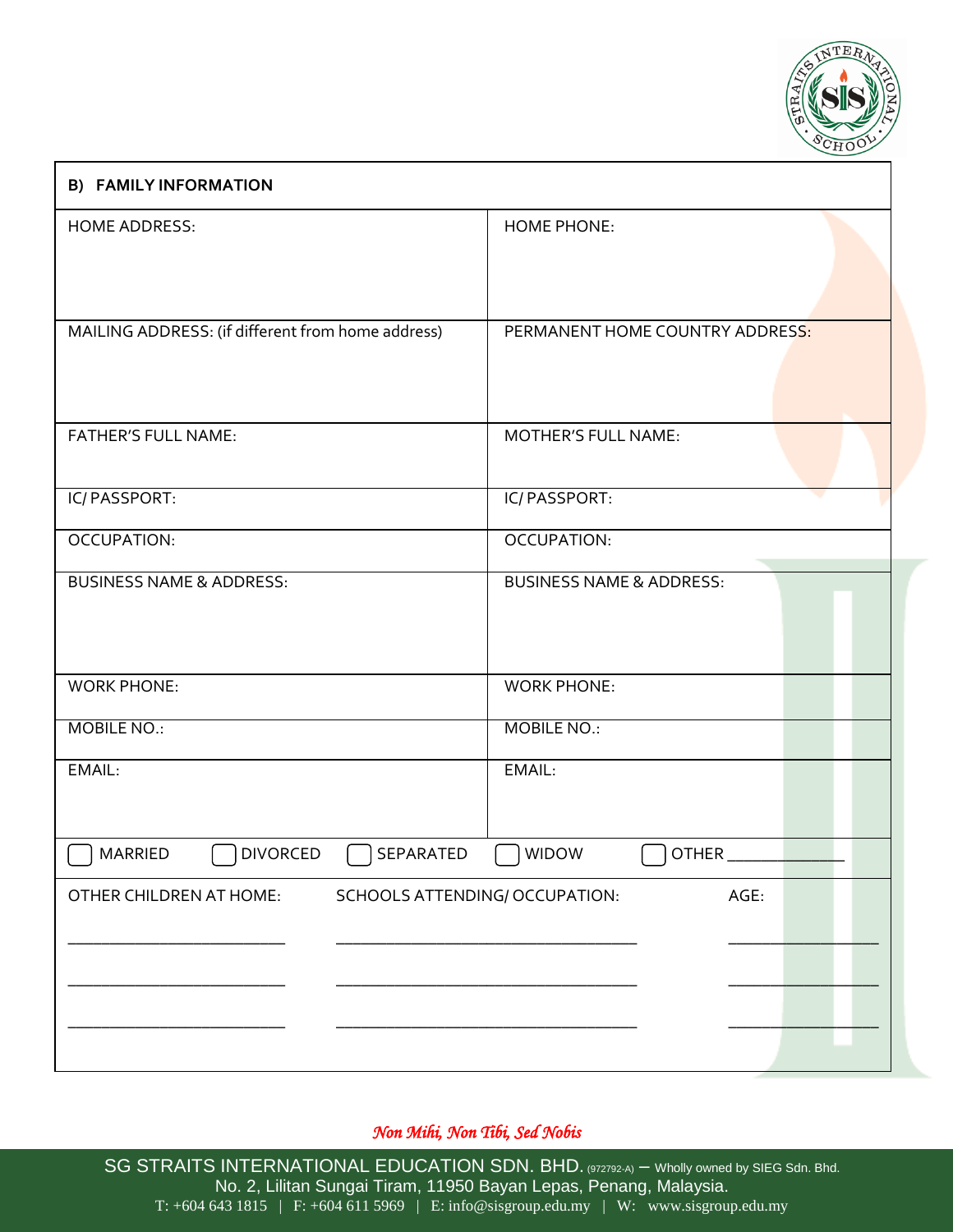

#### **C) GUARDIAN INFORMATION**

All students whose parents reside outside Penang must have a local quardian. By your appointment of the following guardian, you authorize the School to contact the guardian in an emergency and you agree that the guardian has the capacity to act on your behalf. The Guardian must reside within or every close to Penang.

Please note that if the Guardian is away on vacation or business travel, the School must be given a contact number for the period of absence. Any changes you should wish to make during the school year must be conveyed to the admissions department in writing.

| PRIMARY GUARDIAN'S FULL NAME:               | SECONDARY GUARDIAN'S FULL NAME:                  |
|---------------------------------------------|--------------------------------------------------|
| PRIMARY GUARDIAN'S RELATIONSHIP TO STUDENT: | SECONDARY GUARDIAN'S RELATIONSHIP TO<br>STUDENT: |
| PRIMARY GUARDIAN'S ADDRESS:                 | <b>SECONDARY GUARDIAN'S ADDRESS:</b>             |
| PRIMARY GUARDIAN'S NATIONALITY:             | SECONDARY GUARDIAN'S NATIONALITY:                |
| PRIMARY GUARDIAN'S OCCUPATION:              | SECONDARY GUARDIAN'S OCCUPATION:                 |
| PRIMARY GUARDIAN'S BUSINESS NAME & ADD:     | SECONDARY GUARDIAN'S BUSINESS NAME & ADD:        |
| <b>PRIMARY GUARDIAN'S PHONE:</b>            | <b>SECONDARY GUARDIAN'S PHONE:</b>               |
| PRIMARY GUARDIAN'S HANDPHONE:               | <b>SECONDARY GUARDIAN'S HANDPHONE:</b>           |
| PRIMARY GUARDIAN'S EMAIL:                   | <b>SECONDARY GUARDIAN'S EMAIL:</b>               |

*Non Mihi, Non Tibi, Sed Nobis*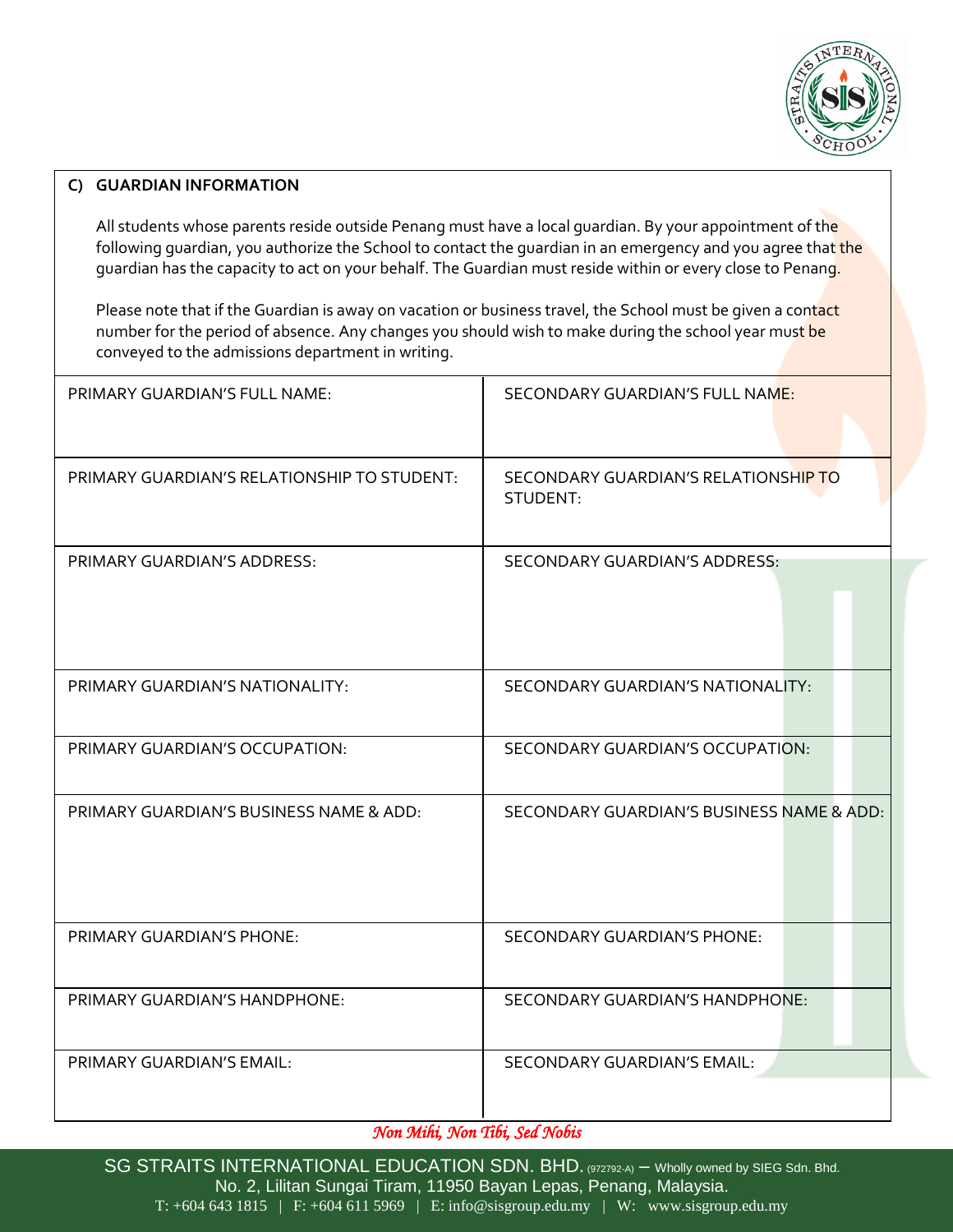

#### **DECLARATION BY PARENT/GUARDIAN**

- 1. I/ We hereby include a payment of RM500 in cash/ crossed cheque/ money order/ bank draft addressed to the name of "**SG STRAITS INTERNATIONAL EDUCATION Sdn Bhd**" as an application fee.
- 2. I/ We understand that this payment of RM500 is **non-refundable** as outlined in the school's application policies.
- 3. I/We understand that if a retest is taken outside of six (6) months from the first test I/we will pay a retest fee of RM500 as outlined in the school's application policies.
- 4. I/We hereby declare that all information provided to Straits International School is true and correct.
- 5. I/We fully understand that the candidate's current school will be contacted for a confidential reference on the candidate's achievements.
- 6. I/We fully understand that if the information is false or misleading, and/or if I/we fail to pay the school fees on time, and/or I/we fail to provide all necessary paperwork, the School reserves the right to reject my child's enrolment, and if already admitted, to discontinue my child from the School without prior notice.
- 7. I/We fully understand that the fees shall be paid before the start of the school year to secure my/our child's place in at the School and before the start of each subsequent term.
- 8. I/We fully understand that this application does not guarantee my child a place at the School and that interviews and admissions are at the sole discretion of the School.
- 9. I/We wish to enrol our child in (Please tick the appropriate box):
	- $\Box$  Early Years Nursery / Reception
	- $\Box$  Junior Year 1 to 6
	- $\Box$  Senior Year 7 to 11

I/We understand that upon successful acceptation to the School, applicant and family is bound by the terms and conditions of the **Admission Agreement**.

\_\_\_\_\_\_\_\_\_\_\_\_\_\_\_\_\_\_\_\_\_\_\_\_\_\_\_\_\_\_\_\_\_\_ \_\_\_\_\_\_\_\_\_\_\_\_\_\_\_\_\_\_\_\_\_\_\_\_\_\_\_\_\_\_\_\_\_\_\_\_\_

\_\_\_\_\_\_\_\_\_\_\_\_\_\_\_\_\_\_\_\_\_\_\_\_\_\_\_\_\_\_\_\_\_\_ \_\_\_\_\_\_\_\_\_\_\_\_\_\_\_\_\_\_\_\_\_\_\_\_\_\_\_\_\_\_\_\_\_\_\_\_\_

Father's / Primary Guardian's Name States and States and Signature Signature

Mother's / Secondary Guardian's Name Shane Signature Signature

Date:

#### *Non Mihi, Non Tibi, Sed Nobis*